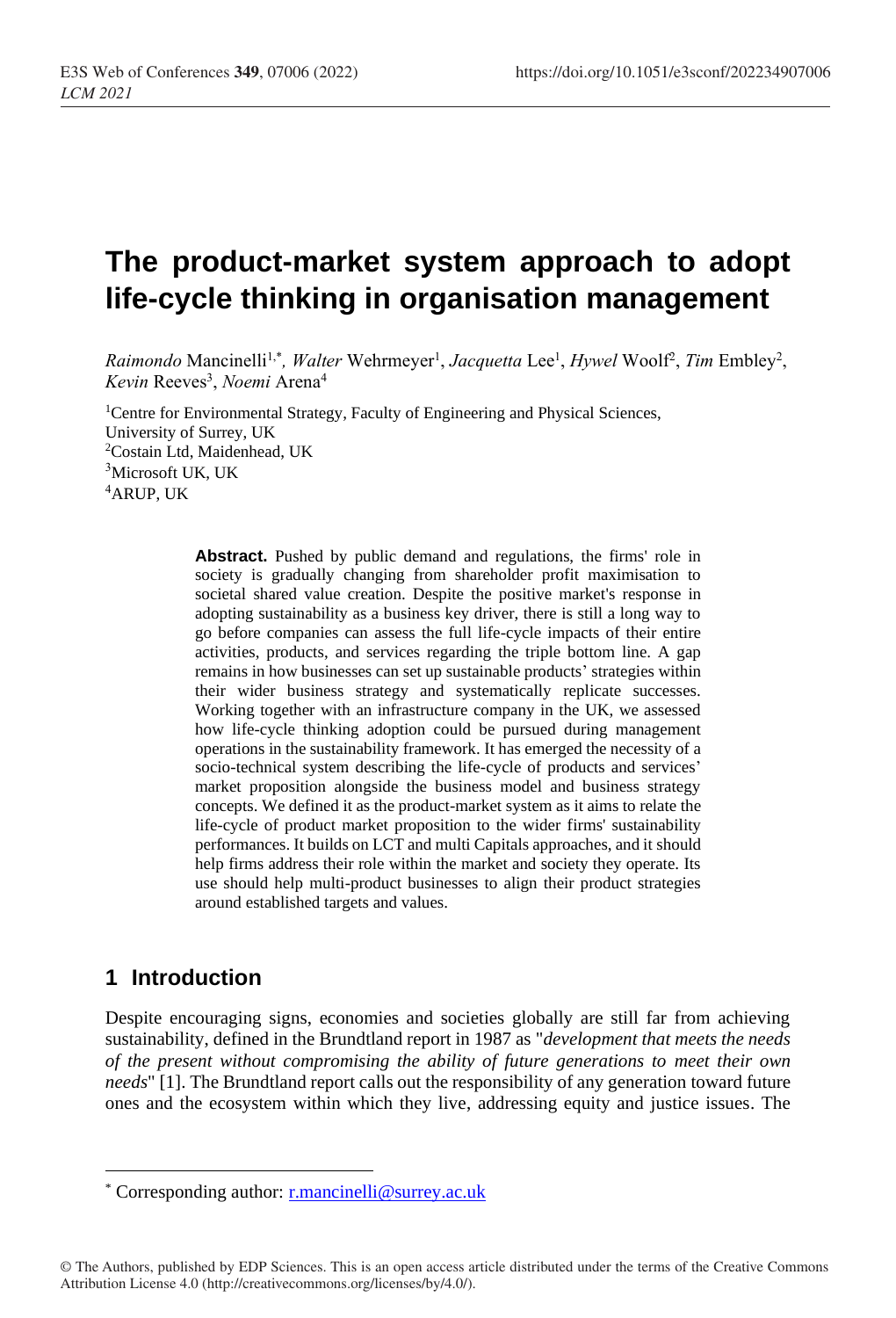Triple Bottom Line remains one of the fundamental principles of sustainability: preserving the environment and society in the economic framework of human activities.

Governments, citizens, and private enterprises shape our society by acting together while being interdependent. Whereas society's demands are mainly satisfied by the private sector, firms depend on the environment for the resources required to perform their activities and on society for generating the demand for goods and services. Nevertheless, the private sector has contributed to the global risk the human society faces, dictated by the duty of shareholders' short-term profit maximisation [2]. Therefore, businesses not only have the responsibility to reinstate a sustainable balance between economic activities, the environment, and society, but also it ultimately works in their own interest.

Because of this awakening, sustainability relevance in business management is rising [3]. In the last few years, firms' marketing embraced the sustainability call on their own. However, purpose-driven firms require more than words and goodwill [4]. In some cases, a more sustainable and more ethical management has shown the ability to guarantee profits in a fast-changing global market and the long term, unlocking disruptive potential [5, 6].

While minimising negative impacts – especially environmental impacts – has been the focus of firms' approach to sustainability, recently, suggestions that businesses should also focus on positive impacts of products and services alongside negative ones are becoming more prominent [2, 7]. Even though mitigating externalities and potential societal harm is still a fundamental requirement for firms to be sustainable, that alone is not enough if their products are not "giving back" to society and nature more than they take. This idea of a "net positive" product is not only very complex to realise in practice but also almost impossible to quantify in numerical terms due to the variety of societal implications and intangible indicators.

The product-market system is proposed to be used in association with the business model and business strategy concepts when making business decisions at the early stage of product design and innovation to embed such a vision into the decision-making process. The necessity of a new distinct concept has emerged from the industry's engagement to distinguish monetary considerations from the shared value creation process. The two aspects are necessary to design and implement a sustainable business model. Section 2 illustrates the methods used. Section 3 shows the instrumental principles (IPs) for the product-market system framework and compares them to the business model ones. The IPs have been the foundational building blocks of the product-market system definition and framework, as discussed in Section 4. The conclusions are reported in Section 5, inviting future research to move from the 'customer-demand oriented' business model philosophy to a 'society's needs oriented' one.

#### **2 Methods**

The development of the product-market system framework was realized in three steps.

First, informal conversations and field notes have been collected from the industrial partner about the business model's definition and practical application for business management concerning sustainability. Feedback has been collected from various profiles, such as the Business Developer Manager, Clients and Markets Directors, Project Managers, and Directors of different sectors. The conversations regarded how the business model is defined and applied to achieve business "success".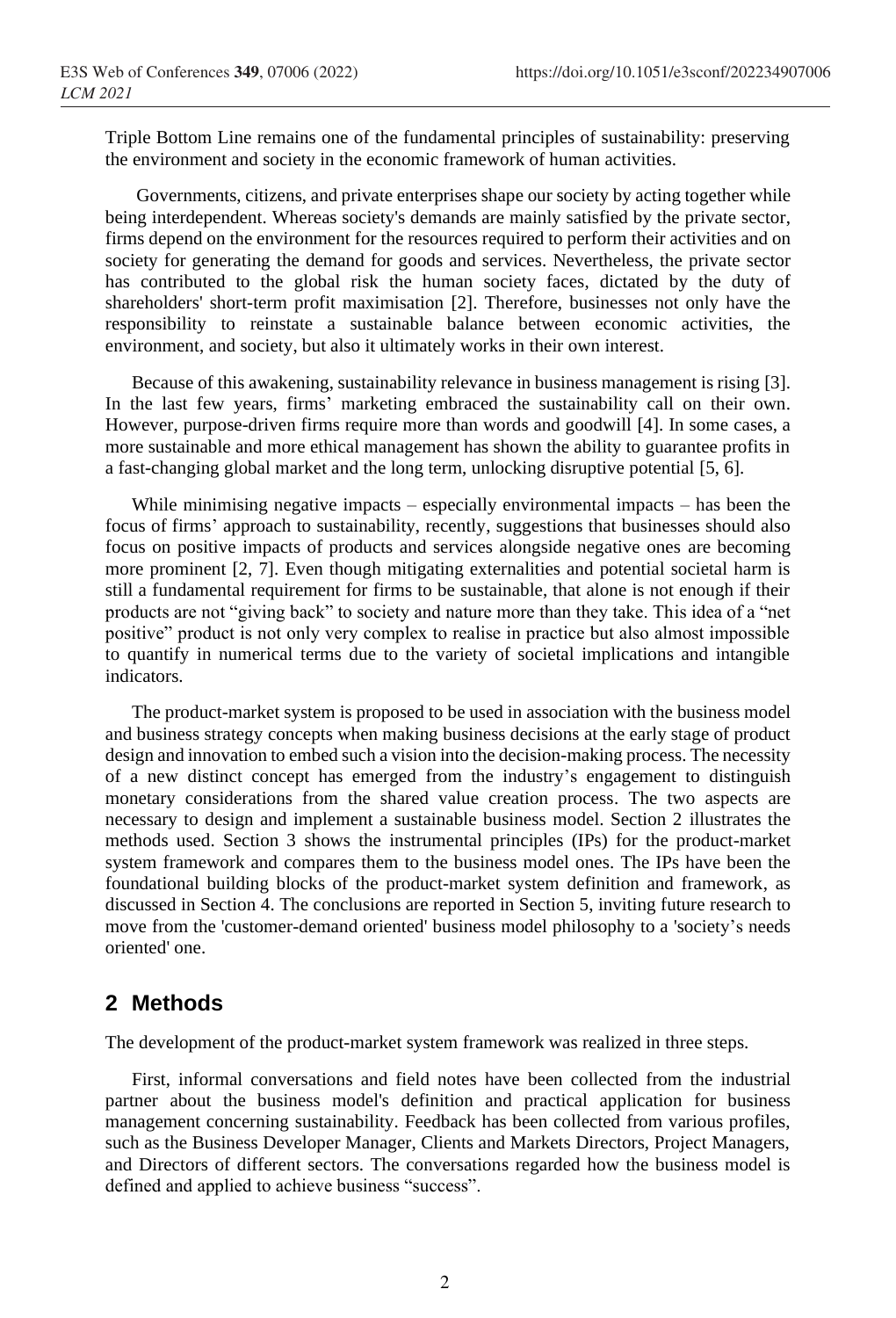Second, the literature of business model definition and innovation has been reviewed with thematic analysis. nVivo has been used to perform the open coding of the definitions of business models, concepts, and categories that have been sorted by common themes under a Grounded Theory methodology [8]. The complete literature used for the thematic analysis at its discussion is out of the scope of the current paper and will be discussed in future publications. From the initial 11 themes found throughout nVivo in the business model literature, four main themes were selected to establish the four Instrumental Principles (IPs) for the business model concept and were combined in the business model definition. The four main themes are Modelling, Multilevel framework, System thinking, and Value. The same approach has been used to analyse corporate sustainability and life cycle thinking literature. The final set of five IPs for the product-market system has been obtained from the coding. The IPs for the product-market system are Modelling, Multilevel framework, Life-Cycle Thinking, Shared Value, and Normative purpose. Definitions for both business model and product-market system are proposed based on the IPs, but they are also out of this discussion's scope.

Together the two sets of Instrumental Principles build the knowledge base for the theory embedding life cycle thinking into sustainable business management. The framework discussed in Section 4 has been obtained built by the five IPs with more concrete definitions underlying them. This activity translates each  $IP -$  valid as a general concept – into a specific aspect adopted by the framework.

Future studies will test the proposed process on innovation projects via the iterative case studies approach [9, 10]. The results of those applications will be discussed in future publications.

## **3 Results**

The industrial feedback obtained via informal conversation showed that decision-makers preferred the case of sustainability and profitability considerations separated on two dedicated tools during the decision-making process, rather than merging both analyses into one framework. Therefore, a different concept that assesses the Life cycle of products and services as part of the broader system was needed.

Together the two sets of Instrumental Principles shown in **Table 1** constitute the foundation of knowledge for the theory embedding life cycle thinking into business management. Additionally, they highlight the difference between the scope of the business model and the product-market system.

 Business models have their own validity as a tool for companies to make a portfolio of products and services profitable, thus continuing to operate. The product-market system highlighted the impacts and interactions that the product life cycle has on the broader external system (market-environment-society) in a way that cannot be captured by the business model alone. However, the product-market system does not aim to replace the business model with an equivalent version for sustainability but rather to inform decisions better when both are employed together.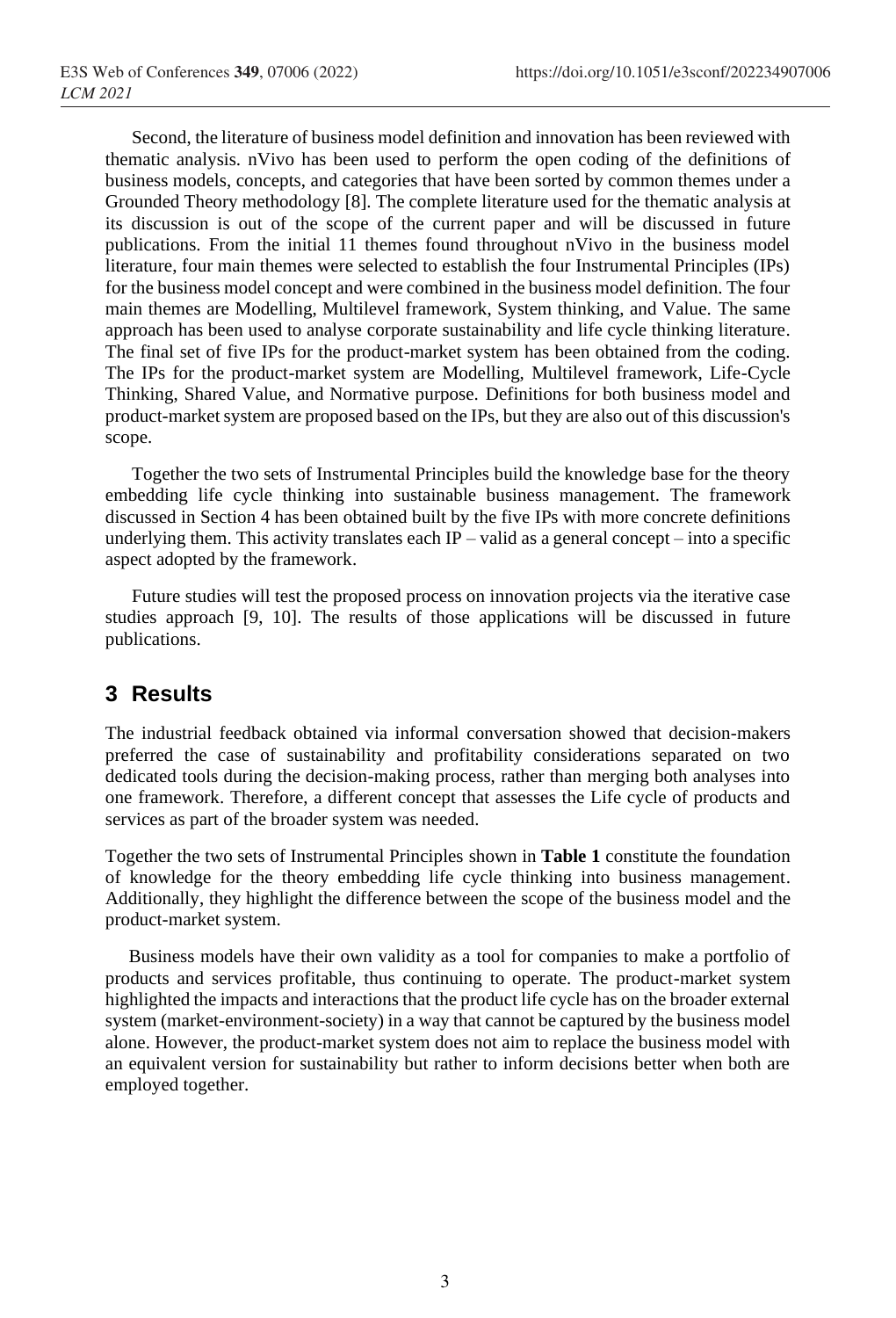$\mathbf{r}$ 

**Table 1.** Instrumental Principles for the Business Model and the Product-market system frameworks.

| <b>Business Model IPs</b>                                                                                                                                                                                     | Product-market system IPs                                                                                                                                                                                 |
|---------------------------------------------------------------------------------------------------------------------------------------------------------------------------------------------------------------|-----------------------------------------------------------------------------------------------------------------------------------------------------------------------------------------------------------|
| MODELLING: a simplified description of real business processes surrounding and<br>supporting a specific product or service.                                                                                   |                                                                                                                                                                                                           |
| MULTI-LEVEL FRAMEWORK: processes in a socio-technical and socio-ecological<br>system, involving material flows and stocks, and monetary and ethical values with different<br>special and temporal dimensions. |                                                                                                                                                                                                           |
| SYSTEM THINKING: clarify the nature of the<br>ecosystem where the product's business<br>activities take place.                                                                                                | LIFE CYCLE THINKING: measure or<br>assess the impact and benefit pathways<br>generated by the product life-cycle as<br>part of the broader external system                                                |
| VALUE: describe the way the product delivers<br>value for the external system to justify<br>investments.                                                                                                      | SHARED VALUE: support businesses in<br>identifying and creating shared value.<br>The shared value is defined as the ability<br>to satisfy societal and environmental<br>needs in a long-term perspective. |
|                                                                                                                                                                                                               | NORMATIVE PURPOSE: must aim to<br>drive a sustainable vision of society.                                                                                                                                  |

## **4 The Product-market system framework**

We propose the framework in **Figure 1** to describe the role played by businesses in the shared value creation process. It has been designed to focus decision-makers on long-term performances at the early stages of product development and design alternative market proposals. It helps to distinguish which products and services more likely generate positive long-term effects on the external system based on life cycle system thinking.

Products and services expected to be more sustainable are the ones that target needs in common between the three pillars of sustainability and share synergy with other needs, creating a balance between subjective and objective needs. Other attributes are to minimise negative impacts generated by the business' activities, integrate the three areas with positive feedback loops, and include external actors with an active role in these loops when examining their needs.

The dashed line represents the boundaries between the enterprise and the external socioecological system. The Capitals approach is selected to evaluate the changes generated by the enterprise on the system. Each capital is expressed by its own set of actors, depending on the case study. Satisfying the needs of these actors constitutes delivering value to the system [12]. Different value streams can be identified depending on the satisfied actors. Internally, the enterprise performs activities necessary to produce the product value proposition: the channels through which the enterprise can deliver value to the external system satisfying the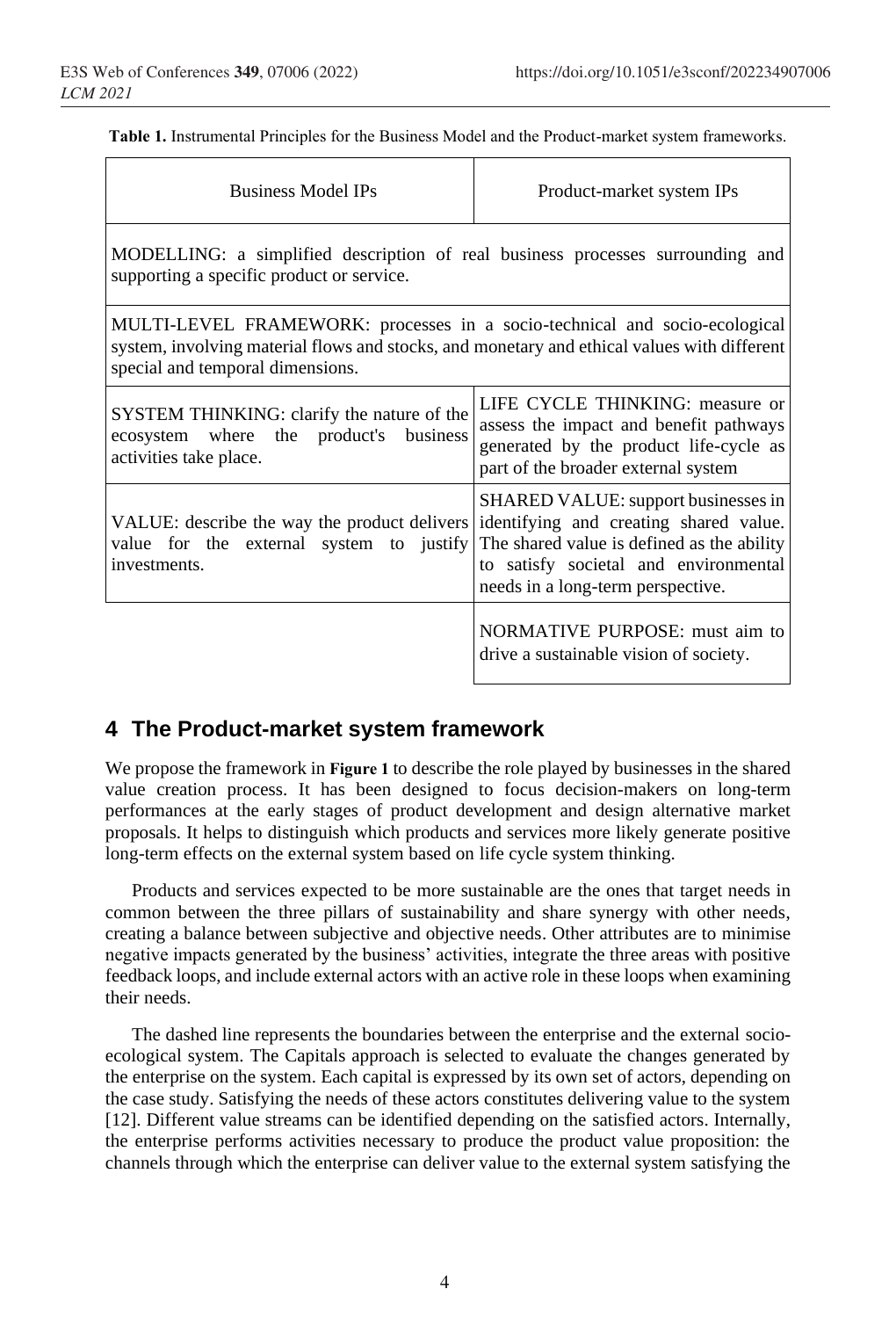identified needs. However, its capacity to fulfil the needs can be reduced by external barriers, while the impacts are generated during the Life Cycle of its internal activities.



**Figure 1.** The proposed Product-market system framework

An overview of the Capitals will help identify the value upstream and downstream in play. The Financial Capital is affected by customers' satisfaction. It can generate financial capital in terms of profits for the enterprise that will overcome costs and allow the enterprise to continue its business activities.

The Human Capital comprises stakeholders' needs at a personal level without necessarily involving monetary exchange. The downsides to this value stream to consider are the potential negative impacts business activities can have on the stakeholders – i.e., reduction in wellbeing, privacy concerns, risks to health and safety, etc.

The Social Capital focuses on improving social networks and the condition of communities and society in its totality. The actors to consider are the social goals that can be positively or negatively affected by the product as defined by sustainability and social experts. A comprehensive and developed guideline for social goals to refer to is the UN's Sustainable Development Goals (SDGs) agenda [11]. Drawbacks are all the business' externalities that move society farther from achieving these social goals rather than closer.

The Natural Capital addresses the needs of natural assets such as water, air, and land quality and biodiversity in limiting physical externalities such as greenhouse gas emissions, reducing resource depletion, and incentivising responsible production and consumption. Environmental and sustainability experts should be involved in the decision-making process to preserve or improve the quality and quantity of natural stocks listed as natural assets' needs.

Finally, all business activities have costs, consume resources, generate waste and could cause harm. These are all negative values downstream that increase needs' pressure for some actors and should be considered in the decision-making process. Life Cycle Thinking should be applied alongside business consideration during the market proposition if the business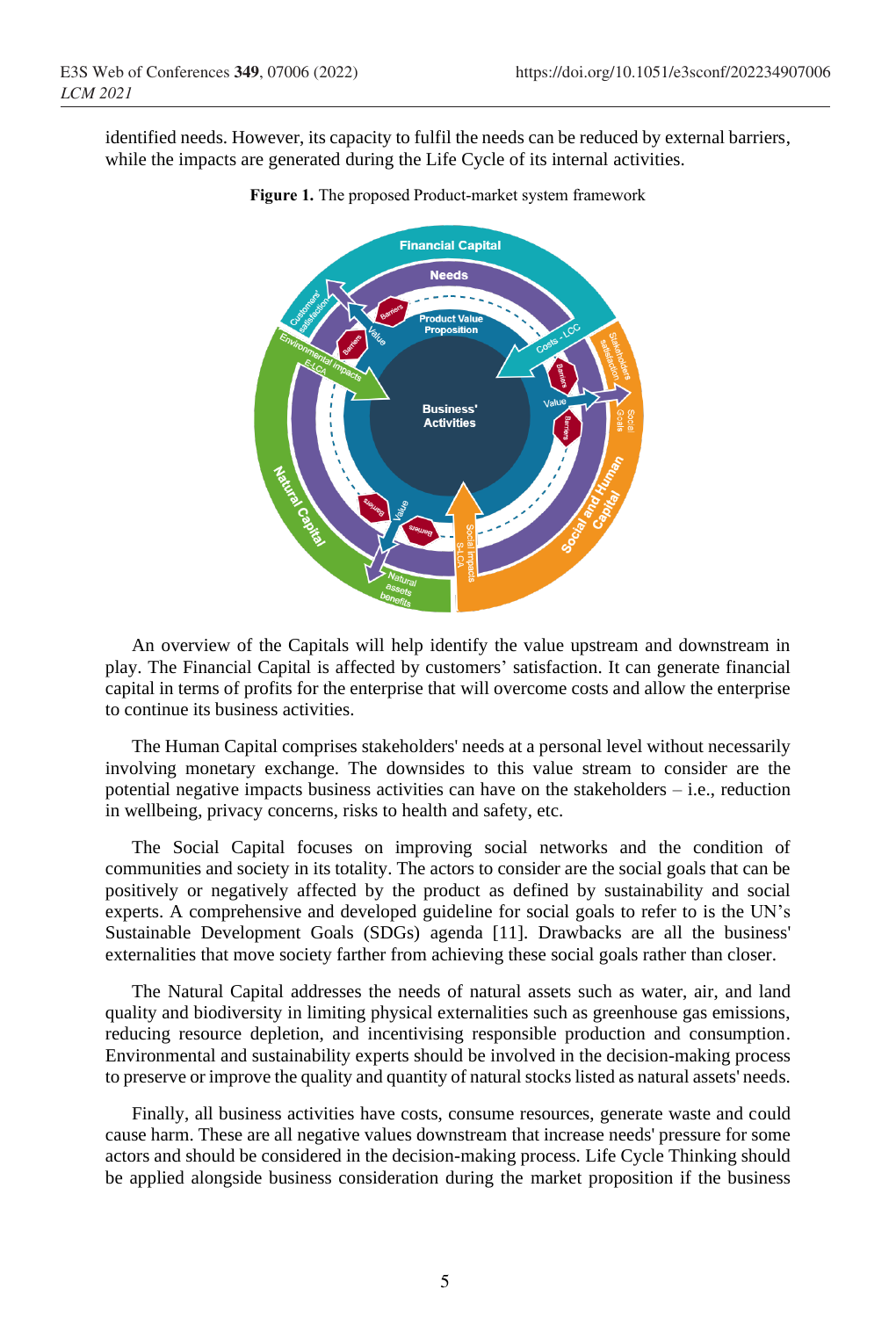intends to assess the full sustainability performance of the product. Assessments (Environmental LCA, Social LCA, and LC Costing) can be used to assess each value downstream. Business decisions that generate such negative pressures on the external system produce divergent satisfiers [12]. Those decisions should be highlighted with the decisionmaking process and rejected for more convergent impact pathways, targeting the product that compromises the needs' satisfaction of the socio-ecological system actors.

Future research will test a procedure to apply the framework, from a qualitative assessment of the industrial ecosystem, collecting priorities from broader stakeholders using Multi-Criteria Decision Analysis, and testing the adoption of quantitative evaluations of impacts via to the LCAs by the industrial sector.

#### **5 Conclusion**

Digital and Innovation projects have been selected to test the product-market system framework for future case studies. These case studies will be investigated and discussed in future publications. The aim is to test the ability of the proposed framework in embedding sustainability consideration into product development and incentivise project managers to include shared value and LCT consideration in the market proposition.

The product-market system is expected to help decision-makers during product and services market proposition design when used with the existing business model framework. In this perspective, it is expected to fill the gap identified as a Sustainability Assessment tool that can guide decision-makers in systematically approaching corporate sustainability decision-making, learning from best practices, and replicating success.

The shared value creation process plays a central role in the product-market system framework as it determines what is considered Value in this context. The value definition adopted, as described previously, focuses on the identification of needs and on the process put in place to satisfy them; needs of potential clients, as well as needs of other stakeholders and even of society and nature in its entirety, with the end goal of a long-standing, sustainable system. Businesses can potentially identify and design products that satisfy common needs between the three pillars and the clients, adopting what is here called a "society's needsoriented" approach as a step further from the "customer's demand-oriented" approach.

### **References**

- 1. G. H. Brundtland, Report of the World Commission on environment and development: *"our common future.".* UN, (1987). /
- 2. M. E. Porter, M. R. Kramer, Harv. Bus. Rev., **89**, 62–77 (2011).
- 3. M. Preston, PwC 17th Annual Global CEO Survey, PwC. (2014).
- 4. M. Mazzucato, R. Kattel, IIPP Brief **7.** (2019).
- 5. R. M. Kanter, *How Purpose-Based Companies Master Change for Sustainability.* in Leading Sustainable Change, OUPJ, 111-139, Oxford, UK (2015).
- 6. R. Henderson, Reimagining Capitalism in a World on Fire. (2020).
- 7. T. Dyllick, Z. Rost, J. Clean. Prod. **162**, 346-360 (2017).
- 8. J. M. Corbin, A. Strauss, Qual. Sociol. **13.1**, 3-21 (1990).
- 9. K. M. Eisenhardt, AMR **14.4**, 532-550 (1989).
- 10. R. E. Stake, Sage Publications, CA, US: Thousand Oaks. (1995).